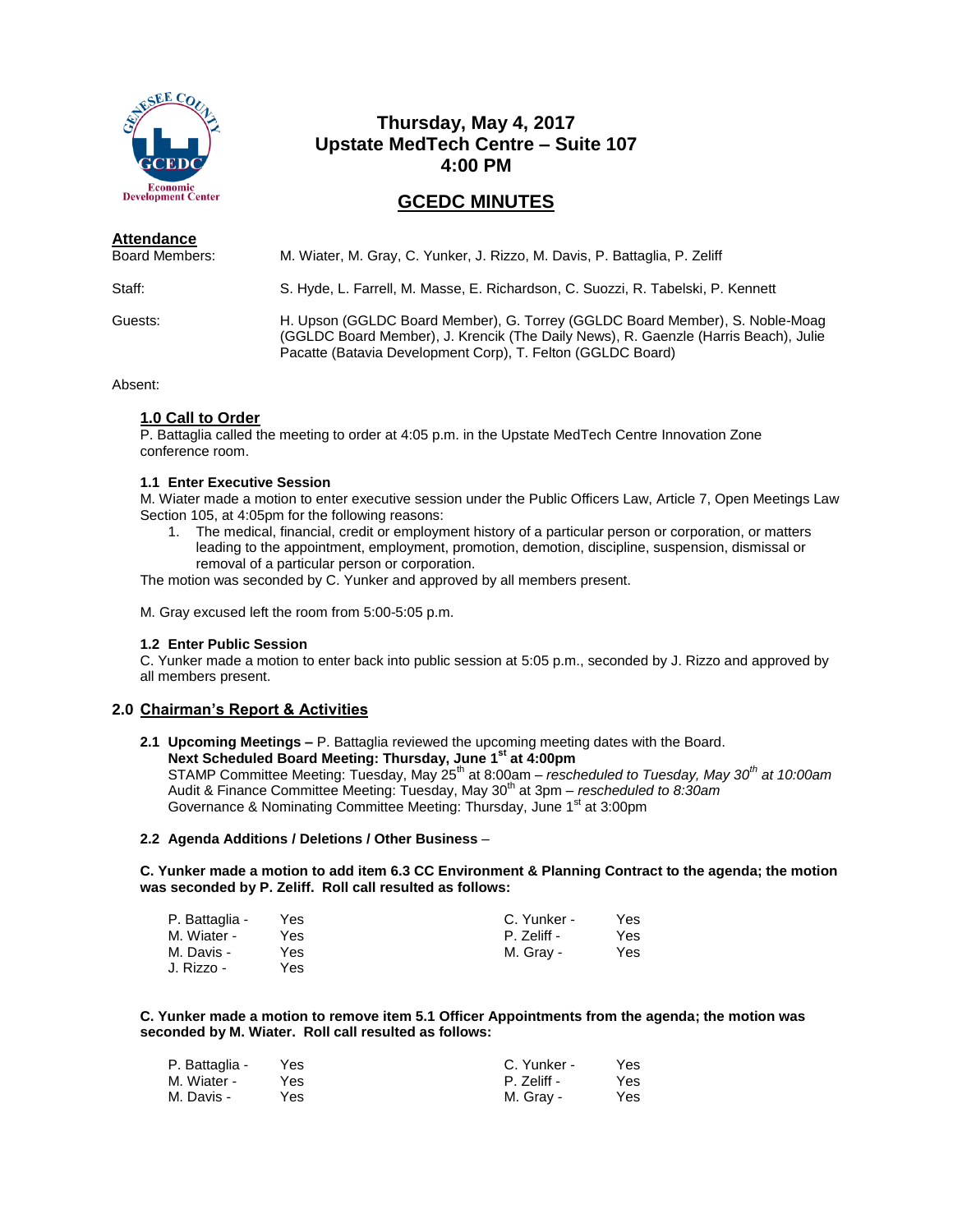J. Rizzo - Yes

**The item was approved as presented.**

**2.3 Minutes: March 30, 2017**

**C. Yunker made a motion to approve the March 30, 2017 meeting minutes as presented; the motion was seconded by M. Davis. Roll call resulted as follows:**

| P. Battaglia - | Yes | C. Yunker - | Yes. |
|----------------|-----|-------------|------|
| M. Wiater -    | Yes | P. Zeliff - | Yes. |
| M. Davis -     | Yes | M. Gray -   | Yes  |
| J. Rizzo -     | Yes |             |      |

**The item was approved as presented.**

#### **3.0 Report of Management**

**3.1 Genesee and Mohawk Valley Railroad – Final Resolution –** C. Suozzi shared that Genesee and Mohawk Valley Railroad (GMVR) is a third-party logistics provider. They assist local companies with increasing warehouse space needs. Local companies can outsource warehouse space and services that will have a positive impact on their business by moving from a fixed cost to a variable cost. This provides a win-win solution for a local company. GMVR is looking to expand this facility due to the increase in demand from local customers and is planning to add 12,260 sq. ft. for a total of 37,160 sq. ft.

The company is seeking assistance from the GCEDC with a sales tax exemption valued at approx. \$42,912 and a property tax exemption, based on the incremental increase in assessed value, valued at approx. \$99,226. The company is planning to invest approx. \$1,011,000 into this project.

The Board reviewed the Statement of Compliance of Project Criteria. See 'Attachment A'.

Resolution No. 05/2017-01

RESOLUTION OF THE GENESEE COUNTY INDUSTRIAL DEVELOPMENT AGENCY D/B/A GENESEE COUNTY ECONOMIC DEVELOPMENT CENTER (i) MAKING A DETERMINATION WITH RESPECT TO THE GENESEE & MOHAWK VALLEY RAILROAD CO., INC. PROJECT (THE "COMPANY") PROJECT PURSUANT TO SEQRA, (ii) AUTHORIZING THE NEGOTIATION, EXECUTION AND DELIVERY OF AN AGENT AGREEMENT, LEASE AGREEMENT, LEASEBACK AGREEMENT, TAX AGREEMENT AND RELATED DOCUMENTS; (iii) AUTHORIZING FINANCIAL ASSISTANCE TO THE COMPANY IN THE FORM OF (A) A SALES AND USE TAX EXEMPTION FOR PURCHASES AND RENTALS RELATED TO THE ACQUISITION, CONSTRUCTION, RECONSTRUCTION, RENOVATION AND EQUIPPING OF THE PROJECT, AND (B) A REAL PROPERTY TAX ABATEMENT STRUCTURED THROUGH A TAX AGREEMENT; AND (iv) AUTHORIZING THE EXECUTION AND DELIVERY OF RELATED DOCUMENTS.

**M. Gray made a motion to approve the Genesee and Mohawk Valley Railroad – Final Resolution No. 05/2017-01; the motion was seconded by M. Wiater. Roll call resulted as follows:**

| P. Battaglia - | Yes  | C. Yunker - | Yes |
|----------------|------|-------------|-----|
| M. Wiater -    | Yes  | P. Zeliff - | Yes |
| M. Davis -     | Yes. | M. Gray -   | Yes |
| J. Rizzo -     | Yes. |             |     |

**The item was approved as presented.**

## **4.0 Audit & Finance Committee – M. Gray**

**4.1 1 st Quarter 2017 Financial Statements –** M. Gray reviewed the financial statements with the Board. All expenditures are in line with the budget except as noted. These have been recommended for approval by the Committee.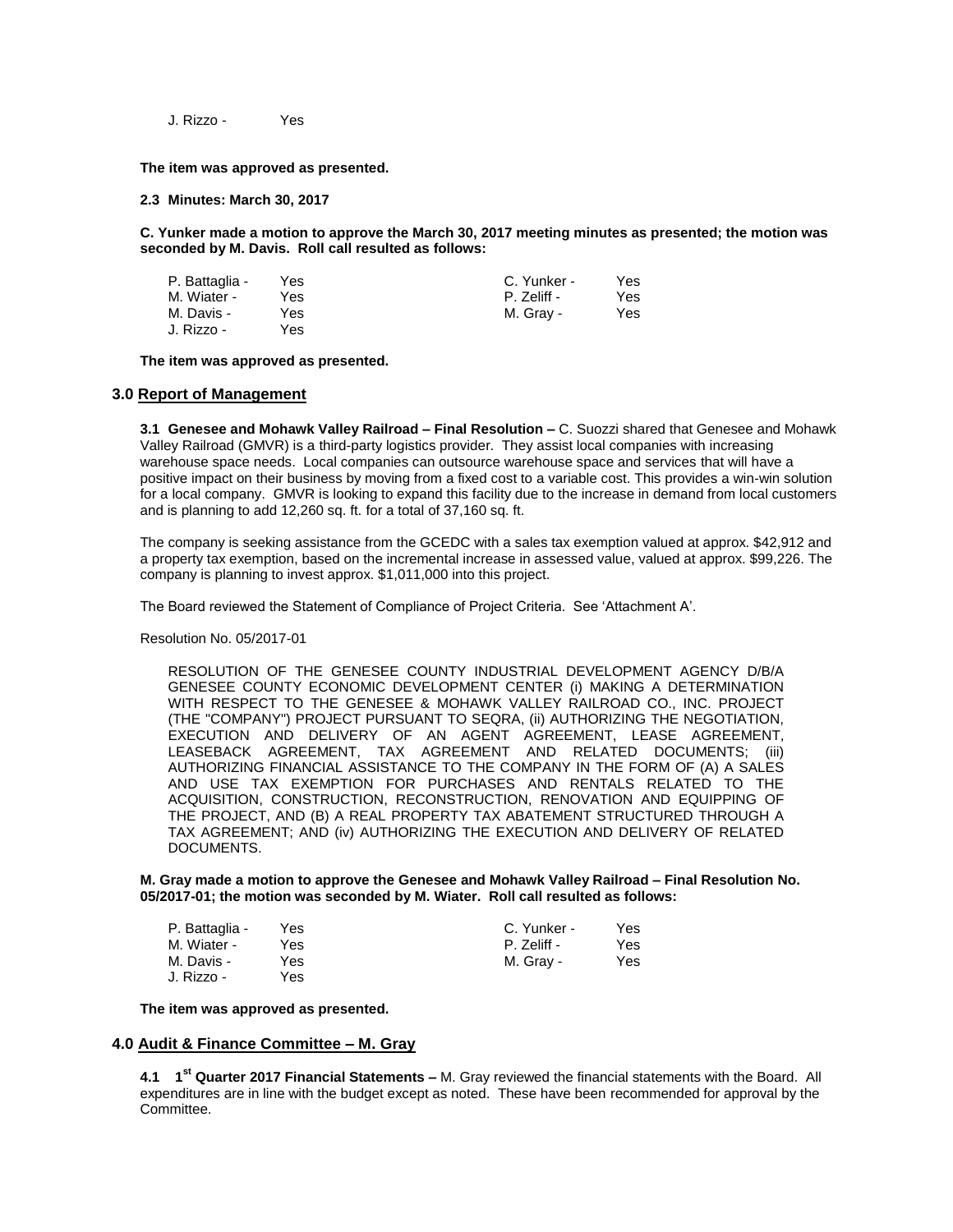### **M. Gray made a motion to approve the 1<sup>st</sup> Quarter 2017 Financial Statements; the motion was seconded by P. Zeliff. Roll call resulted as follows:**

| P. Battaglia - | Yes. | C. Yunker - | Yes. |
|----------------|------|-------------|------|
| M. Wiater -    | Yes  | P. Zeliff - | Yes. |
| M. Davis -     | Yes  | M. Gray -   | Yes  |
| J. Rizzo -     | Yes  |             |      |

#### **The item was approved as presented.**

**4.2 Mowing Contract for Corporate Parks –** M. Gray reviewed bids received for mowing at the parks with the Board. It was recommended that S&S Trucking be awarded the contracts for mowing STAMP properties as the lowest responsive, responsible bidder for a price not to exceed \$4,380 and McKenzie Landscaping be awarded the contract for mowing Gateway I and AppleTree Acres as the lowest responsive, responsible bidder for a price not to exceed \$455 by the Committee.

#### **M. Gray made a motion to approve the Mowing Contracts as presented; the motion was seconded by J. Rizzo. Roll call resulted as follows:**

| P. Battaglia - | Yes. | C. Yunker - | Yes. |
|----------------|------|-------------|------|
| M. Wiater -    | Yes  | P. Zeliff - | Yes. |
| M. Davis -     | Yes  | M. Gray -   | Yes  |
| J. Rizzo -     | Yes. |             |      |

**The item was approved as presented.**

## **5.0 Governance & Nominating Committee – J. Rizzo**

### **5.1 Officer Appointments – Removed from the agenda.**

**5.2 Authorization for Individuals to Obtain Bank Acct. Information –** J. Rizzo shared that L. Farrell and P. Kennett are not authorized bank account signers but need authorization to request information regarding the bank accounts. This has been recommended for approval by the Committee.

**J. Rizzo made a motion to approve L. Farrell and P. Kennett as Authorized Individuals to Obtain Bank Acct. Information; the motion was seconded by M. Wiater. Roll call resulted as follows:**

| P. Battaglia - | Yes | C. Yunker - | Yes |
|----------------|-----|-------------|-----|
| M. Wiater -    | Yes | P. Zeliff - | Yes |
| M. Davis -     | Yes | M. Gray -   | Yes |
| J. Rizzo -     | Yes |             |     |

#### **The item was approved as presented.**

**5.3 Authorized Signers of Contracts, Agreements, Etc. –** J. Rizzo shared that currently the authorized signers of agreements, contracts, etc. are the Chair (per Bylaws), Vice Chair (per Bylaws), President & CEO (Per Bylaws), Sr. VP of Operations and VP of Business Development. No changes are suggested and this list is recommended for approval by the Committee.

### **J. Rizzo made a motion to approve the Authorized Signers of Contracts, Agreements, Etc.; the motion was seconded by M. Wiater. Roll call resulted as follows:**

| P. Battaglia - | Yes | C. Yunker - | Yes |
|----------------|-----|-------------|-----|
| M. Wiater -    | Yes | P. Zeliff - | Yes |
| M. Davis -     | Yes | M. Gray -   | Yes |
| J. Rizzo -     | Yes |             |     |

**The item was approved as presented.**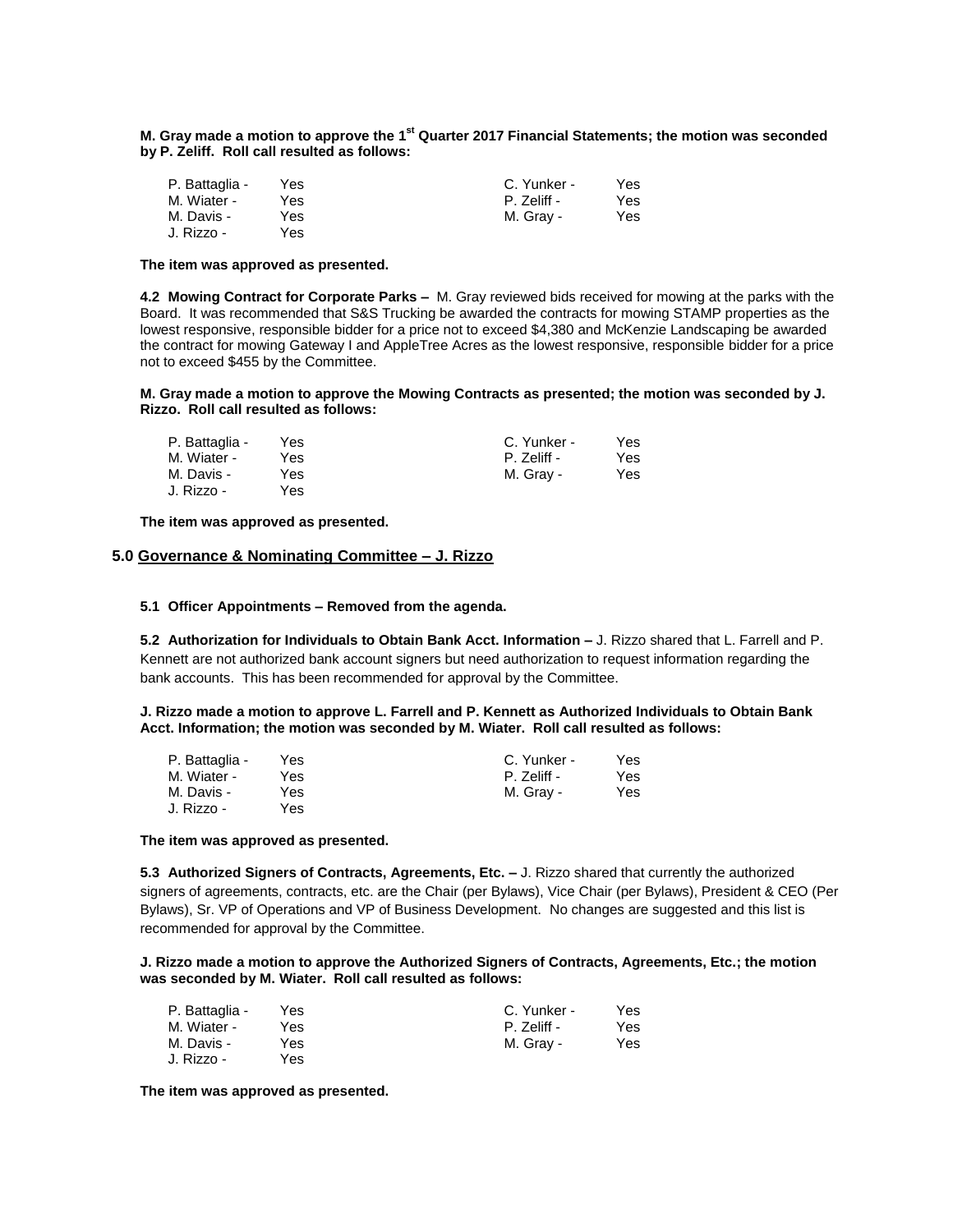**5.4 Code of Ethics –** J. Rizzo shared that a revision to the Agency's current code of ethics has been pending for some time now. The Committee has discussed it as thoroughly as possible and the Committee is split evenly between the two proposals before the Board today. The Committee felt that a decision needed to be made so they decided to bring this before the full Board without a recommendation for consideration.

The two proposals are i) best practices policy, developed by the Authorities Budget Office (ABO), and ii) Genesee County's code of ethics policy that has been adapted by Harris Beach for our use to ensure compliance with Public Authorities Law. There is no difference in what constitutes a conflict of interest between the two policies. There is no difference between how a board member would handle a conflict of interest between the two policies. There is a difference in handling what is defined under the ABO proposal as a perceived conflict. There are provisions within their "best practices" proposal that do not appear within the revised County proposal.

As the Chairman of the Governance Committee, J. Rizzo feels strongly that the Board should adopt the more restrictive code, the ABO proposal. He felt that way at the onset of the Committee's review of these policies and he feels that way even more now given what has transpired on a Statewide basis from the time the Committee began to discuss this. He feels that it's important as a Board that we send out a message and create an atmosphere that indicates that we are taking the most stringent stand we can to be certain that we are acting in an open and transparent way in conducting our business.

P. Battaglia asked if someone could describe in more detail the differences between the two policies, as it relates to the perceived conflicts of interest.

R. Gaenzle shared that the County's policy doesn't address perceived conflicts. The 'best practices' ABO policy does address appearances of conflicts. There are statutory conflicts that you can't "policy" around; that you are bound by as public officers. R. Gaenzle cannot recommend one policy over the over but he does agree with J. Rizzo that the 'best practices' policy is more stringent.

M. Wiater questioned whether both policies would withstand scrutiny by the ABO?

R. Gaenzle shared that either policy for compliance purposes will work. The ABO requires that the Board has a code of ethics policy, but cannot tell you that you must adhere to their specific policy.

M. Wiater shared that she is in favor with ABO best practices policy. She has always been an advocate of addressing both conflicts and perceived conflicts.

P. Battaglia shared that he is in support of the adapted County policy and sees no reason to do different than the County.

### **C. Yunker made a motion to approve the Code of Ethics as adapted by Harris Beach from Genesee County; the motion was seconded by P. Zeliff. Roll call resulted as follows:**

| P. Battaglia - | Yes. | C. Yunker - | Yes. |
|----------------|------|-------------|------|
| M. Wiater -    | N٥   | P. Zeliff - | Yes  |
| M. Davis -     | Yes  | M. Gray -   | Yes  |
| .J. Rizzo -    | N٥   |             |      |

#### **The item was approved as presented.**

J. Rizzo and M. Wiater ask that the record show they voted 'no' because they were in favor of the other proposed policy.

## **6.0 STAMP Committee – P. Zeliff**

**6.1 Demolition Contract for Houses & Barns –** P. Zeliff shared that the GCEDC ran an advertisement requesting bids for the demolition of 3 houses and 2 barns, along with asbestos remediation on two of the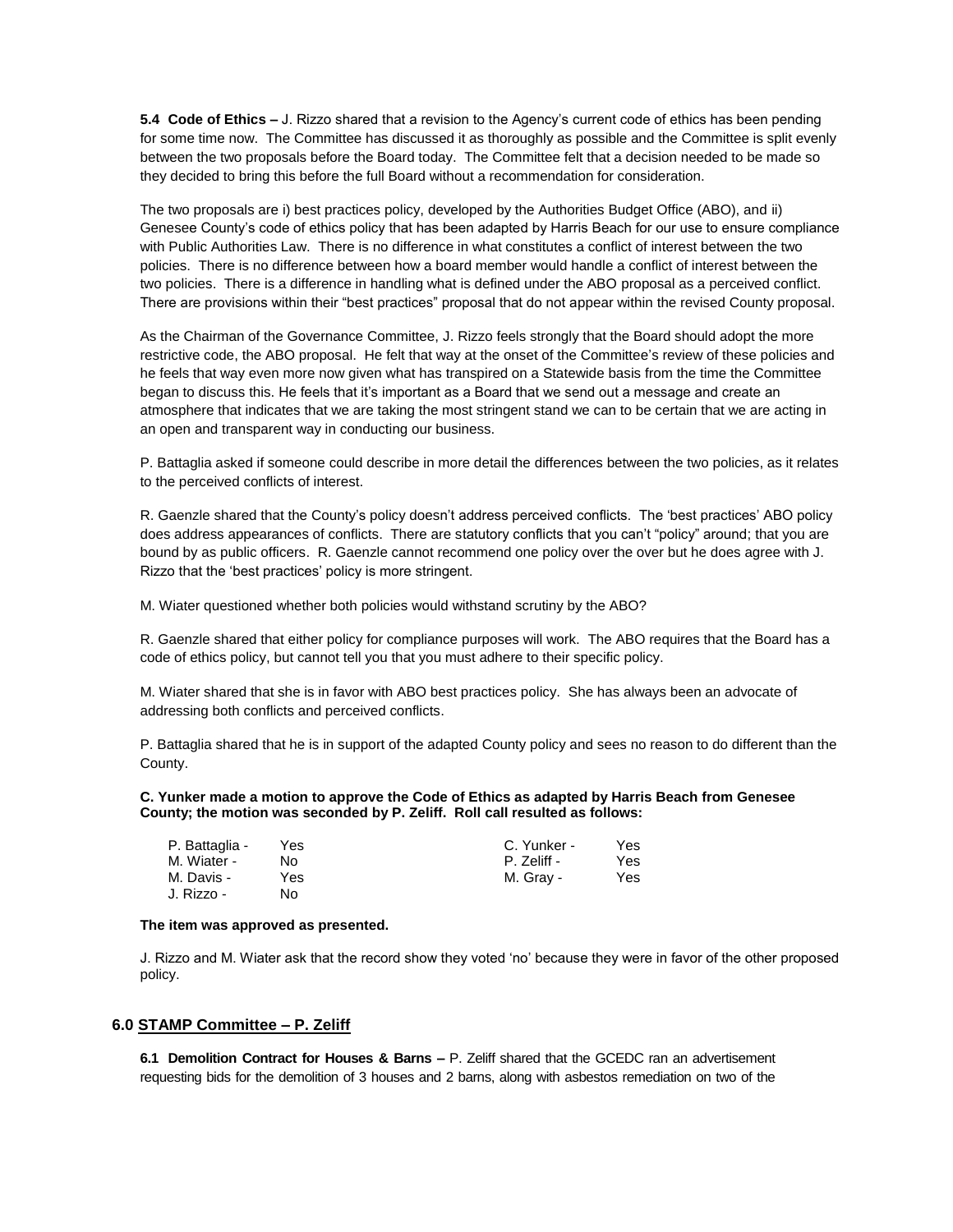structures. A total of five bids were received, and publicly opened on April 20, 2017 at the GCEDC offices. The bids were as follows:

- 1. \$152,933.00 American Environmental & Asbestos Remediation Corp.
- 2. \$196,600.00 Regional Environmental Demolition, Inc.
- 3. \$239,700.00 Mark Cerrone, Inc.
- 4. \$286,219.10 RKK, LLC
- 5. \$437,941.00 Zoladz Construction, Inc.

After reviewing the bids for completeness, Clark Patterson Lee recommends that the Board pass a resolution "Accepting all Base Bids received from America Environmental & Remediation Corp., for a total amount of \$152,933.00 and awarding the contract to them." This will be covered under the \$33M ESD Grant. This is being recommended for approval by the Committee.

#### **P. Zeliff made a motion to approve the Demolition Contract for Houses & Barns; the motion was seconded by J. Rizzo. Roll call resulted as follows:**

| P. Battaglia - | Yes | C. Yunker - | Yes  |
|----------------|-----|-------------|------|
| M. Wiater -    | Yes | P. Zeliff - | Yes  |
| M. Davis -     | Yes | M. Gray -   | Yes. |
| J. Rizzo -     | Yes |             |      |

#### **The item was approved as presented.**

- **6.2 Demolition Air Monitoring Contract –** P. Zeliff shared that Clark Patterson Lee solicited two bids for the air monitoring of the demolition of structures at the STAMP site. Based on the company's daily monitoring rate, and assuming a 25-day schedule for demolition, the bid results are as follows:
	- 1. \$12,000.00 Envoy Environmental Consultants, Inc.
	- 2. \$13,750.00 AECC Environmental Consulting

It is being recommended to accept the base bid received from Envoy Environmental Consultants, Inc. for

\$12,000. This will be covered under the \$33M ESD Grant.

### **P. Zeliff made a motion to approve the Demolition Air Monitoring Contract; the motion was seconded by J. Rizzo. Roll call resulted as follows:**

| P. Battaglia - | Yes. | C. Yunker - | Yes |
|----------------|------|-------------|-----|
| M. Wiater -    | Yes. | P. Zeliff - | Yes |
| M. Davis -     | Yes  | M. Gray -   | Yes |
| J. Rizzo -     | Yes. |             |     |

#### **The item was approved as presented.**

## **6.3 Cultural Resource Investigation Contract – Phase IA/IB for Offsite Sanitary Sewer within Federal**

**ROW –** P. Zeliff shared a proposal from CC Environment & Planning to complete Phase IA/IB Cultural Resource Investigation for the STAMP Offsite Sewer Project within Iroquois National Wildlife Refuge. The total amount for this contract is not to exceed \$23,575. This will be covered under the \$33M ESD Grant. This is being recommended for approval by the Committee.

### **P. Zeliff made a motion to approve the Phase 1A and 1B; the motion was seconded by C. Yunker. Roll call resulted as follows:**

| P. Battaglia - | Yes  | C. Yunker - | Yes |
|----------------|------|-------------|-----|
| M. Wiater -    | Yes  | P. Zeliff - | Yes |
| M. Davis -     | Yes  | M. Grav -   | Yes |
| J. Rizzo -     | Yes. |             |     |